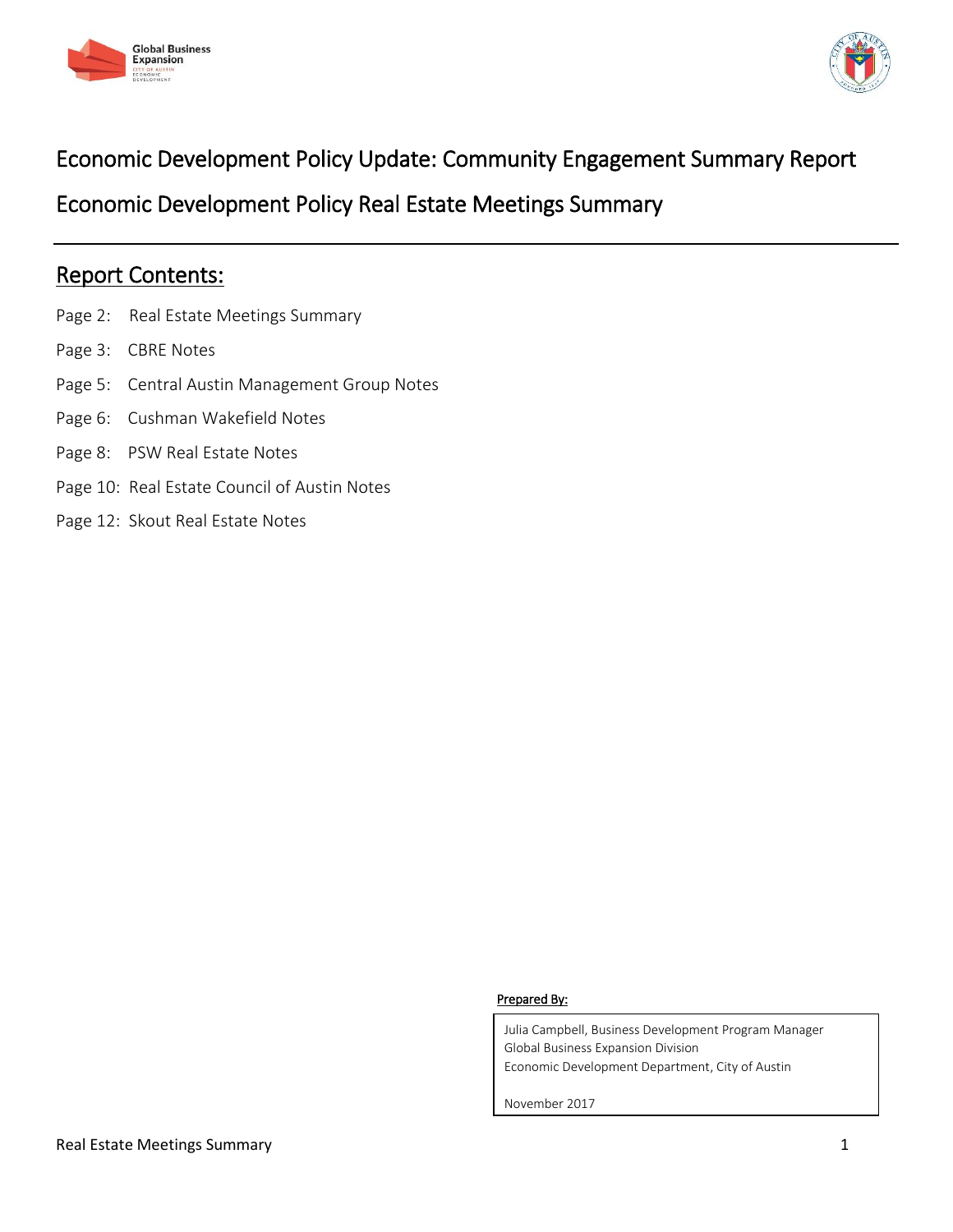



# Real Estate Meetings Summary

## Presentation Goal:

The final phase of stakeholder engagement in response to [Resolution No. 20170302-034](http://www.austintexas.gov/edims/document.cfm?id=272895) invited Real Estate companies, developers, brokers and real estate industry groups who may have knowledge or direct experience working with the current Chapter 380 policy. City staff sought to share the spirit of the policy revision with these subject matter experts and receive input on their experience negotiating and implementing the contracts where applicable, creative ideas, and their experiences in other cities.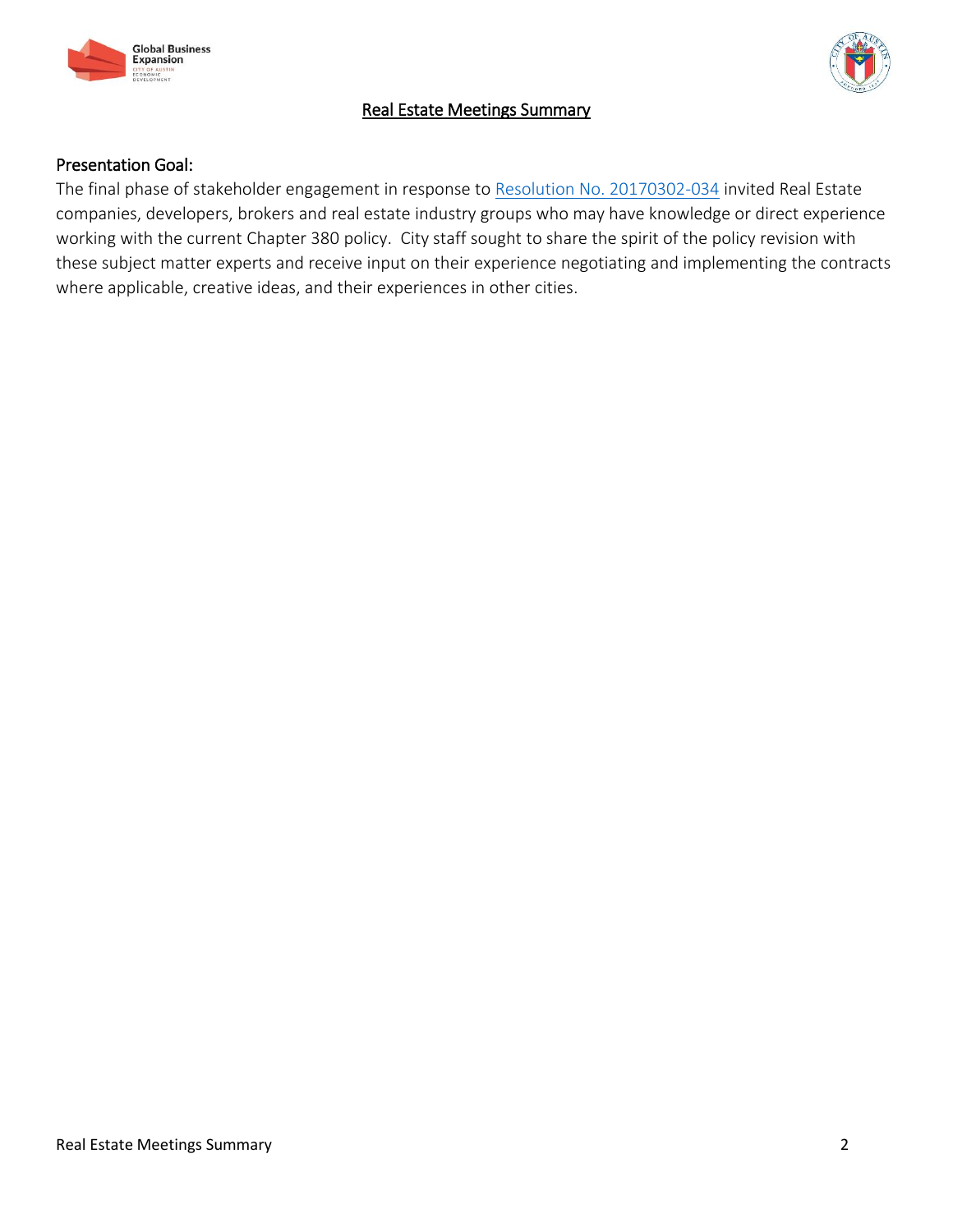



Economic Development Policy Update: Community Engagement Report Conversation with CBRE, August 28, 2017 Company Representative: Chris Schastok, CBRE Chamber Attendees: Tina Cannon, Chamber of Commerce City of Austin Attendees: David Colligan & Julia Campbell, Economic Development Department

#### Executive Summary:

 $\overline{a}$ 

The conversation with CBRE resulted in the following take-aways:

- Recruitment and local business participation requirements alongside City regulations were perceived as too burdensome and one-sided in favor of the City. Despite trying in earnest to comply, LegalZoom opted out of \$1M.
	- a. Regarding local business hiring: LegalZoom, despite best efforts, couldn't find the right fit for their painting work. Just because Apple can afford to do it, doesn't mean others can. LegalZoom struggled to find companies that meet the letter of the law that were also qualified. Business operations and the speed of business were ultimately more important.
- Austin is perceived as a very difficult place to get a deal done, and even companies that seemingly reflect Austin's values find it hard to seriously consider Austin.
- Incentive structure may read well on paper and could get the votes locally, but in practice it's a disaster.
- Consider ombudsman to help with the state and Council processes for new projects.
- Consider up-front payments with clear and concise agreements which is friendly enough and commercially viable but isn't difficult.
- Provide clarity and achievable performance metrics (what makes them achievable is flexible)
- Consider asking how do companies measure their own success: P&L? Capital? Revenue? And use that to track performance.
- Perhaps offering pro-rated performance metric for those that miss the mark. Perhaps offer one-time-percontract during its life cycle for the opportunity to amend to change the goals. If capital expenditures are sliding around, how would Austin continue to incentivize that – focus on the jobs portion.
- Perhaps work through negotiation the term sheet providing values but negotiable and flows into the contract to protect creativity.
- 1x1s Council meetings before dais would be helpful this is an education process.

- *2. Please share you experience with the negotiation and implementation of the Chapter 380 agreement.*
	- a. Chris worked during that time with Adriana Cruz and Dave Porter at the Chamber with LegalZoom. Prechange in the city's policy for MBE/WBE [2009-2010]. LegalZoom tore the agreement up since. Recruitment and local business participation and compliance with city regulations, there was so much red tape and was perceived as a one-sided agreement. With M/WBE, they tried in earnest to comply. No other city in the country has an extensive ordinance like Austin's. They ultimately couldn't find the work, so they opted out of \$1M.
	- b. Since then, Austin is a seen as a tough place to get a deal done. Austin around the late 2000s even around the recession, was seen as the natural alternative to California for businesses, but that city has changed. Austin has since grown exponentially, the real estate market has changed (top 10 most expensive, vacancy all time low, in-migration is massive, average Travis County wages around \$65K, costs increased, traffic is a challenge, air access not great). All that together paints a picture of a once-cool city that is now a big city with big city issues, but we keep hanging on to the "Keep Austin weird thing" and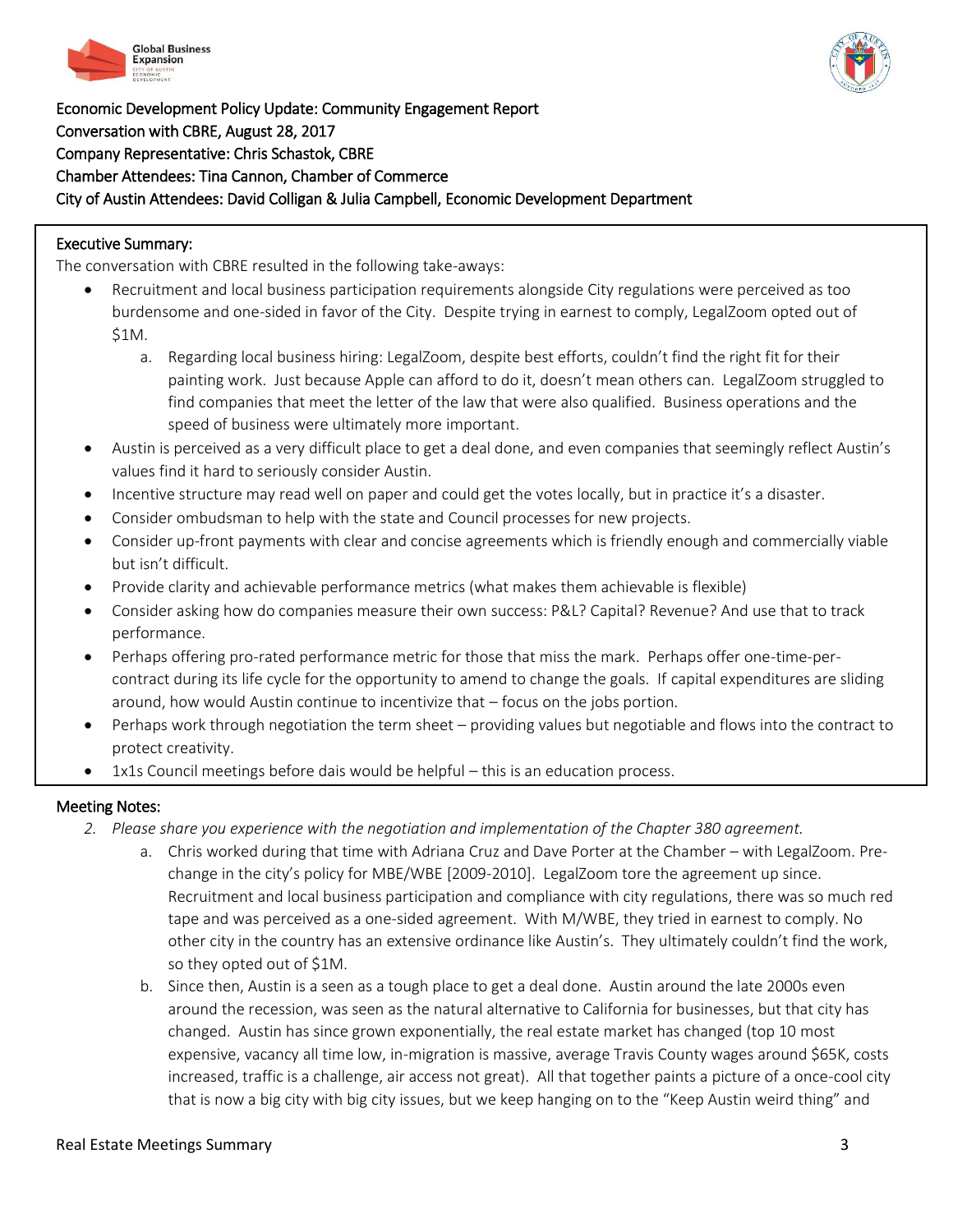



makes it hard to do business (liken to Chicago). LegalZoom fit all the Austin weird and diversity profile, but even they still struggled with compliance components. Mike Wilson, COO of LegalZoom, agrees.

- c. City could benefit from taking a half step back, to see how Austin fits into the North American mold, with particular respect to tech centers. Ask yourselves, "what do we really want?" Keep the moral fibers and threads intact, but figure out a way we do that and protect ourselves with performance mechanism but without painting broad strokes regarding unachievable compliance. PE and VC slowing indicates different lenses of perception as well. Incentive structure may read well on paper and could get the votes locally, but in practice it's a disaster.
- *3. What types of resources it takes to do the M/WBE work?*
	- a. LegalZoom, despite best efforts, couldn't find the right fit for their painting work. Just because Apple can afford to do it, doesn't mean others can. LegalZoom struggled to find companies that meet the letter of the law that were also qualified. Business operations and the speed of business were ultimately more important.
- *4. Were you asked to provide best-faith effort or specific goals?*
	- a. Don't remember. General Counsels for companies still see risk in the current contracts.
	- b. Should offer other pain relievers: Permitting efficiency, mechanics, and deal-closing elements.
- *5. What other help could we offer?*
	- a. Ombudsman offering to help with the state and council process for net new projects. Pay-Go, or up-front payments with clear and concise agreements which is friendly enough and commercially viable but isn't difficult. Provide clarity and achievable performance metrics.
- *6. How can we make goals achievable?*
	- a. Be flexible. Isolating jobs and investment in two different buckets is an issue. Perhaps offering pro-rated performance metric for those that miss the mark. Perhaps offer one-time-per-contract during its life cycle for the opportunity to amend to change the goals. If capital expenditures are sliding around, how would Austin incentivize that? Focus on the jobs portion – make jobs and maintain them at 80 percent minimum threshold. Providing maintenance on jobs is different from terms of contract. Ask how do companies measure their own success: P&L? Capital? Revenue? P&L is very different and doesn't care about \$1M.
- *7. What's the impact of economic conditions on the agreements?* 
	- a. MN, LA, OH, ID, IL [provide more flexibility].
- *8. How do you carry VALUES through the DEAL?*
	- a. No answer there, but all projects are different. Perhaps work through negotiation of the term sheet providing values but negotiable and flows into the contract to protect creativity.
- *9. Anything else you would like to add?* 
	- a. 1x1s Council meetings before dais would be helpful this is an education process.
	- b. Would be willing to send us a list of recommendations for meetings site selection community is better for feedback on this topic than tenant representatives.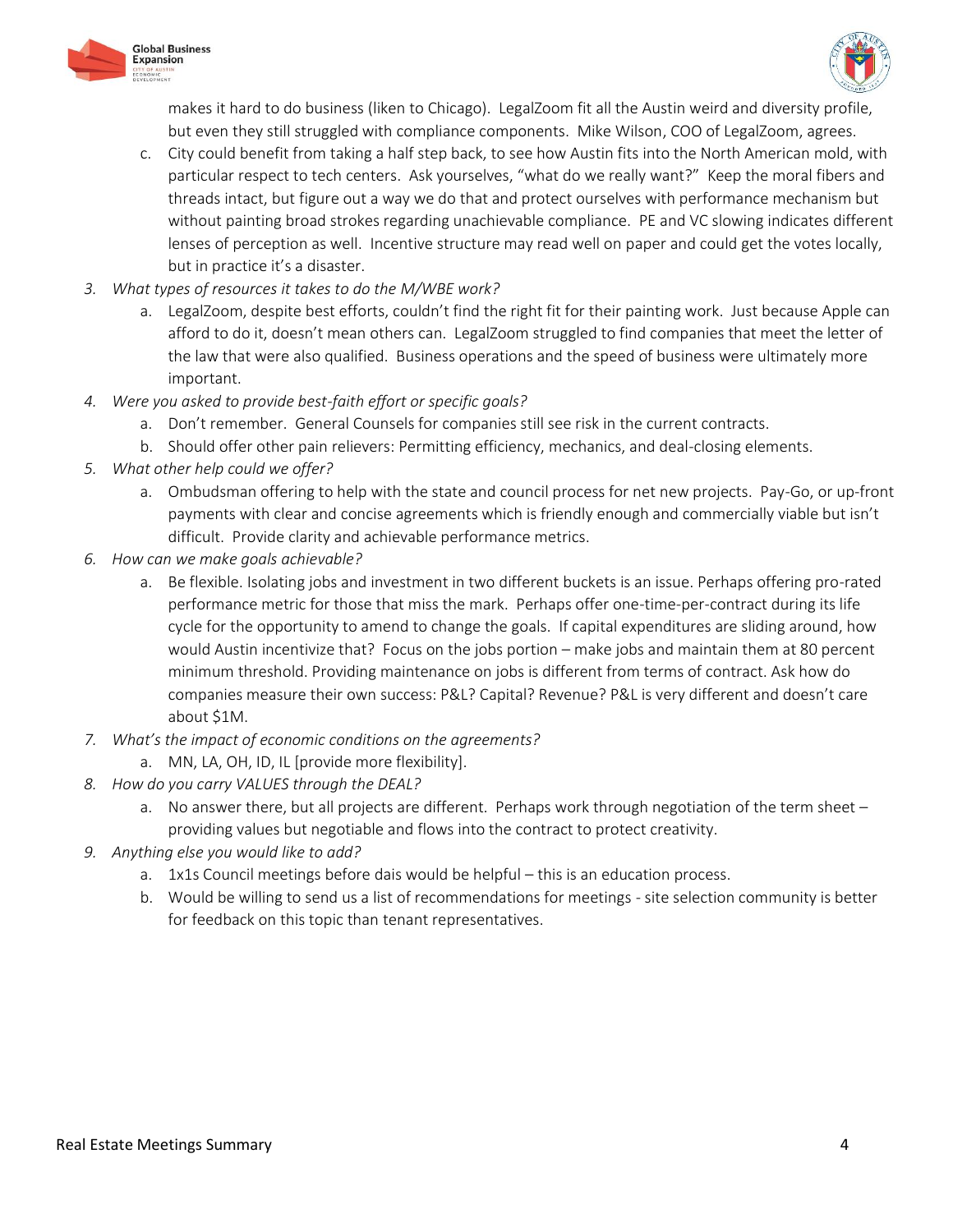



Economic Development Policy Update: Community Engagement Report Conversation with Central Austin Management Group Attendees: Daryl Kunik and Kim Chapman City of Austin Attendees: David Colligan, Julia Campbell & Christine Maguire, Economic Development Department

## Executive Summary:

 $\overline{a}$ 

The conversation with Central Austin Management Group resulted in the following take-aways:

- Short-term investment projects don't work due to priorities of "exit-focused" developers. Patient Capital needs to be infused into the deal.
- The City is responsible for layering in cost from the developer's perspective, such as account for transportation solutions for the future and the tenant is always the one to absorb the cost.
- Developers put in capital, and if the City put in capital as well, it's the tenant that would feel the softening of the rates.
- Pass-through taxes would drop to alleviate the cost of space.
- Get inside deals early to diversify developer portfolio for multi-use space type (2 acres of long-term hold for an interesting/creative use and work with the city on that portion)
- Set performance based requirements on public application. Consider an abatement based on those performance measures. Expedited permitting for developers to get through the process, versus providing money that may have a smaller impact.

- Can we use Springdale General as an example for Patient Capital?
	- o Short –term projects don't work because of the "exit-focused" developers.
	- o If we want long term affordability, patient capital infusion needs to be in the deal
	- o Brownfield baggage created opportunity in this project.
	- o Affordable, under-market rates @ 100% leased.
	- o How is this possible? Because there are no investors.
	- o City layers in the cost, like accounting for transportation solutions for the future, and the tenant always absorbs those costs, not the developer.
- Developers put in capital, and if the City put in capital as well, it's the tenant that would feel the softening of the rates.
- Pass-through taxes would drop to alleviate the cost
- Developer portfolio to include space type (2 acres of long-term hold for a cool use and can work with the city on that portion)
- Set performance-based requirements on public application, you get X award.
- An abatement based on those performance measures. Expedited permitting for developers to get through the process, versus providing money that may have a smaller impact.
- We are currently at risk for a homogenized city without public/private partnerships.
- Specific projects for creatives, versus credit tenants that's got the potential to be a high quality project for a grant, not a loan.
- Loan structuring the lien position more important than the loan terms, because of the collateralized requirements.
- Stay away from the SBA because of small loan size and paperwork involved. The lien position, part of the title/deed so when sold, waterfall COA cut.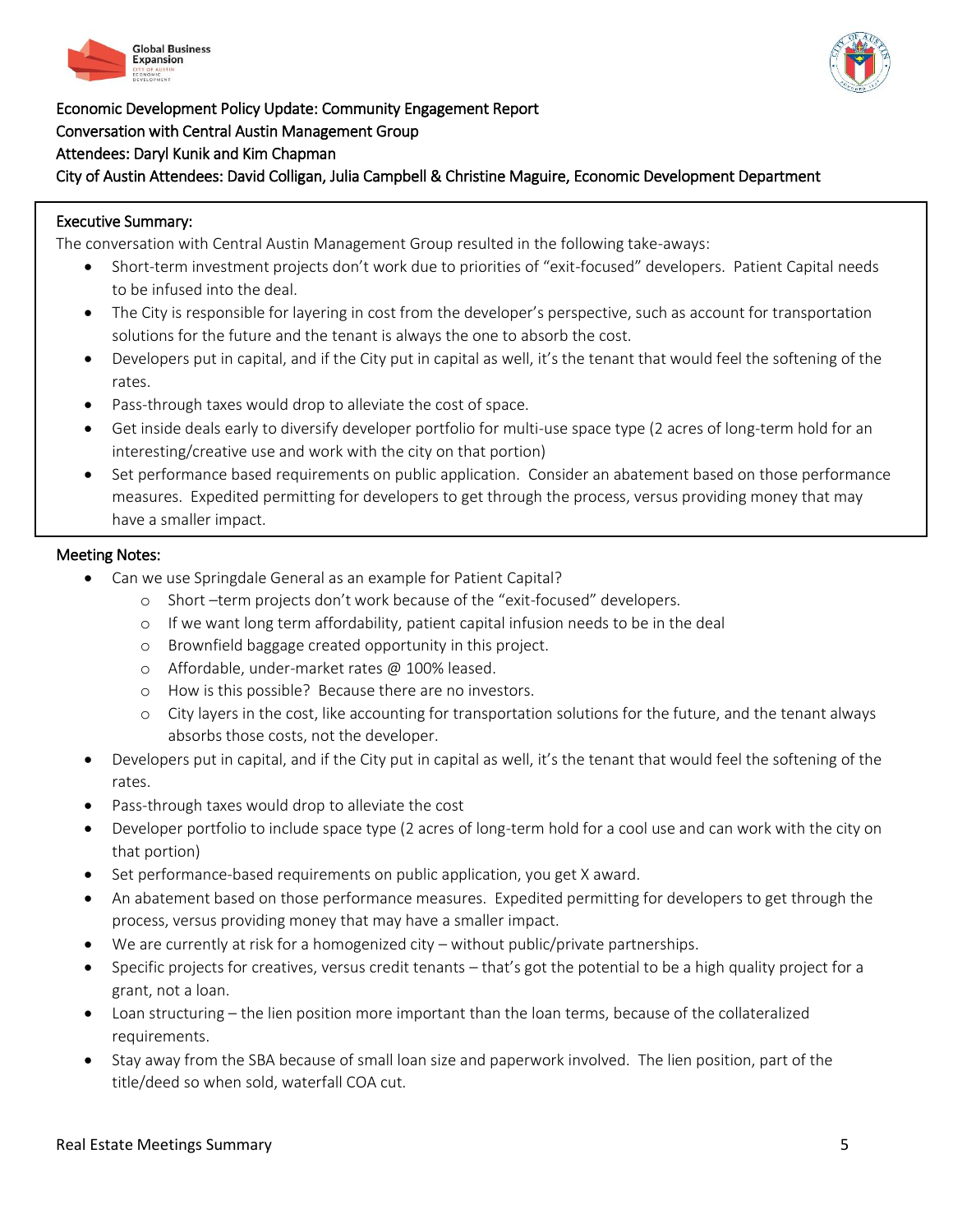



Economic Development Policy Update: Community Engagement Report Conversation with Cushman Wakefield, August 31, 2017 Company Representative: Alex Frei, Cushman Wakefield City of Austin Attendees: Julia Campbell, Economic Development Department

## Executive Summary:

 $\overline{a}$ 

The conversation with Cushman Wakefield resulted in the following take-aways:

- Austin's process is involved and taxing relative to the benefit that the city offers.
- Living wage, prevailing wage, MBE/WBE, and sustainability requirements negate the benefit that comes from the City of Austin. They did what they had to do to get the state money in Austin, however.
- Living Wage, Prevailing Wage and MBE/WBE requirements are considered onerous, and "all or nothing." These requirements are more absolute than in other cities, and generally they are more flexible elsewhere – for example Chicago: 10% of project costs. NJ has one which is democratic, union controlled. Companies are typically surprised to see it required in Texas.
- Consider pro-rated deduction of benefits.
- Prevailing wage requirement "sets peoples hair on fire".
- Regarding living wage: the market should dictate the cost of talent and a portion of project that have jobs within wage qualifications.
- It is extremely unusual to have to meet with individual council members prior to the approval council meeting. This provides another timing issue and meeting travel requirement that you typically don't see in other cities. Austin interrogates them, other cities thank them on dais.
- Dallas incentives process is straightforward, application process is easier and thorough, turnaround is quick, 2 weeks typically, subcommittee for review for questions, if approves then put on council agenda, then majority not super majority like Austin. They never take anything to council that won't get the votes.
- Consider clawbacks or flexible compliance so that if the company performs within X% it is acceptable and they won't lose their money.
- Austin makes the long list for companies because of capability of labor, but removed because of competitive environment for labor, tight market and the cost of labor. Most companies just want to be there because and want to be in the mix, not because of labor or cost advantage.

## Meeting Notes:

*10. Please share your experience with the negotiation and implementation of the Chapter 380 agreement.*

- a. Compared Austin experience with other locations in Texas and other cities in Texas.
- b. Austin's process is involved and taxing relative to the benefit that the city offers.
- c. Living wage, prevailing wage, MBE/WBE, sustainability requirements, negates the benefit that comes from the City of Austin. They did what they had to do to get the state money in Austin, however.
- *11. What about living wage, prevailing wage, and MBE/WBE requirements?*
	- a. Onerous requirements, and are all or nothing. Moving from good faith to claw backs.
	- b. Not as absolute in other cities, and generally they are more flexible.
	- c. Chicago: 10% of project costs. NJ has one which is democratic, union controlled. Companies are typically surprised to see it required in Texas.
	- d. Over \$5,000 have to go through authority.
- *12. How can we make goals achievable?*
	- a. It's a challenging process to remove the requirements. If you're asking companies to do something that costs them money, but benefit doesn't add up to it, policy is faulty. The benefit provided would be

## Real Estate Meetings Summary 6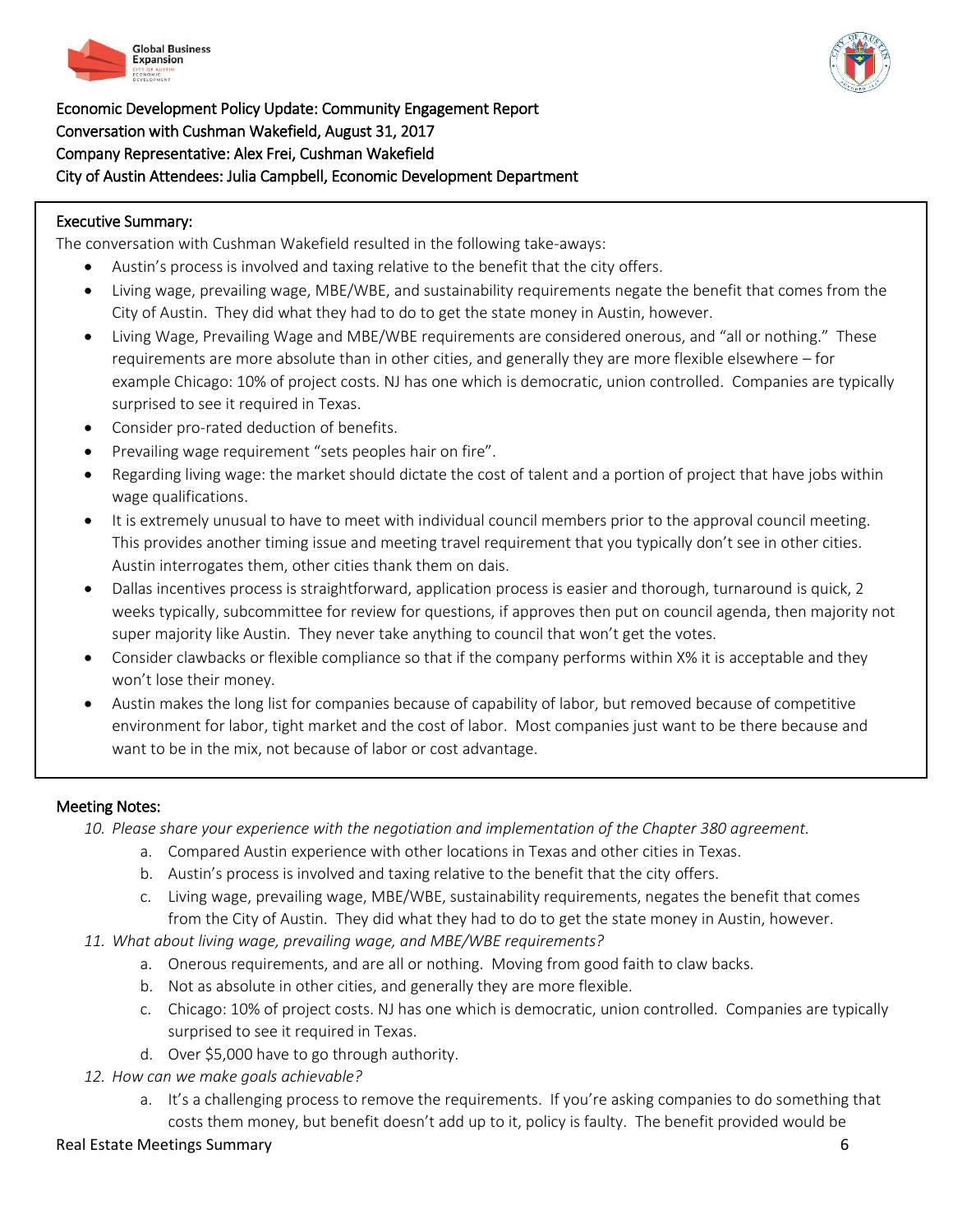



negated so it's pointless to engage. Having a social program instead with no financial incentive for company may be a better route. Is what we are proposing competitive: grant amounts, fiscal impact, type of assistance provided? Other places have 100% good faith, with no claw backs, but still have to report what they did to get to 10% of project costs.

- b. Might consider pro-rated deduction of the benefits.
- c. Do any companies stick with their contracts? [EDD response: Yes, some do, some don't. SMBR consulting has helped shepherd them through the process.]
- d. Knowing the parties involved and long-term compliance familiarity definitely helps the front end.
- e. Make requirements more flexible, administrative compliance is more flexible.
- f. Prevailing wage requirement: "sets peoples hair on fire", NJ, Chicago, Philadelphia, all big cities with strong union hold where that occurs. Philosophical issue.
- g. Living wage: more acceptable because wage relative to county, city or region. Average wage of operation is at least living wage. The market should dictate the cost of talent and a portion of project that have jobs within wage qualifies.
- *13. Talk about your experience with the Council process:*
	- a. It is extremely unusual to have to meet with individual council members prior to the approval council meeting. This provides another timing issue and meeting travel requirement that you typically don't see in other cities.
	- b. Other cities do have pre-meeting with economic development committee, typically 1-2 weeks before CM meeting (for example the finance committee in Dallas) for select folks on city council and they review the deal, then have an open session where project presented, and then share with council to vote on it.
	- c. It is a unique and time-consuming experience. They would prefer that wouldn't have to be the case.
	- d. Austin interrogates them, other cities thank them on dais.
- *14. What about other Texas cities?*
	- a. Dallas: bigger deals there. Process there is straightforward, application process is easier and thorough, turnaround quickly, 2 weeks typically, subcommittee for review for questions, if approved then put on council agenda, then majority not super majority like Austin. They never take anything to council that won't get the votes.
	- b. Clawbacks and requirements are pretty normal, no MBE/WBE ordinance, no requirements like health insurance (health insurance is required elsewhere in the country as well), no clawback requirements, compliance of the jobs is also very flexible, within X% is fine and won't lose your money. The most anyone would pay back is half no matter what. 500 per job or 3-4K per job depending on the wages.
- 15. ADDITIONAL COMMENT:
	- a. Austin make the long list because of capability of labor, but removed because of competitive environment for labor, tight market and the cost of labor. Most companies just want to be there because and want to be in the mix, not because of labor or cost advantage.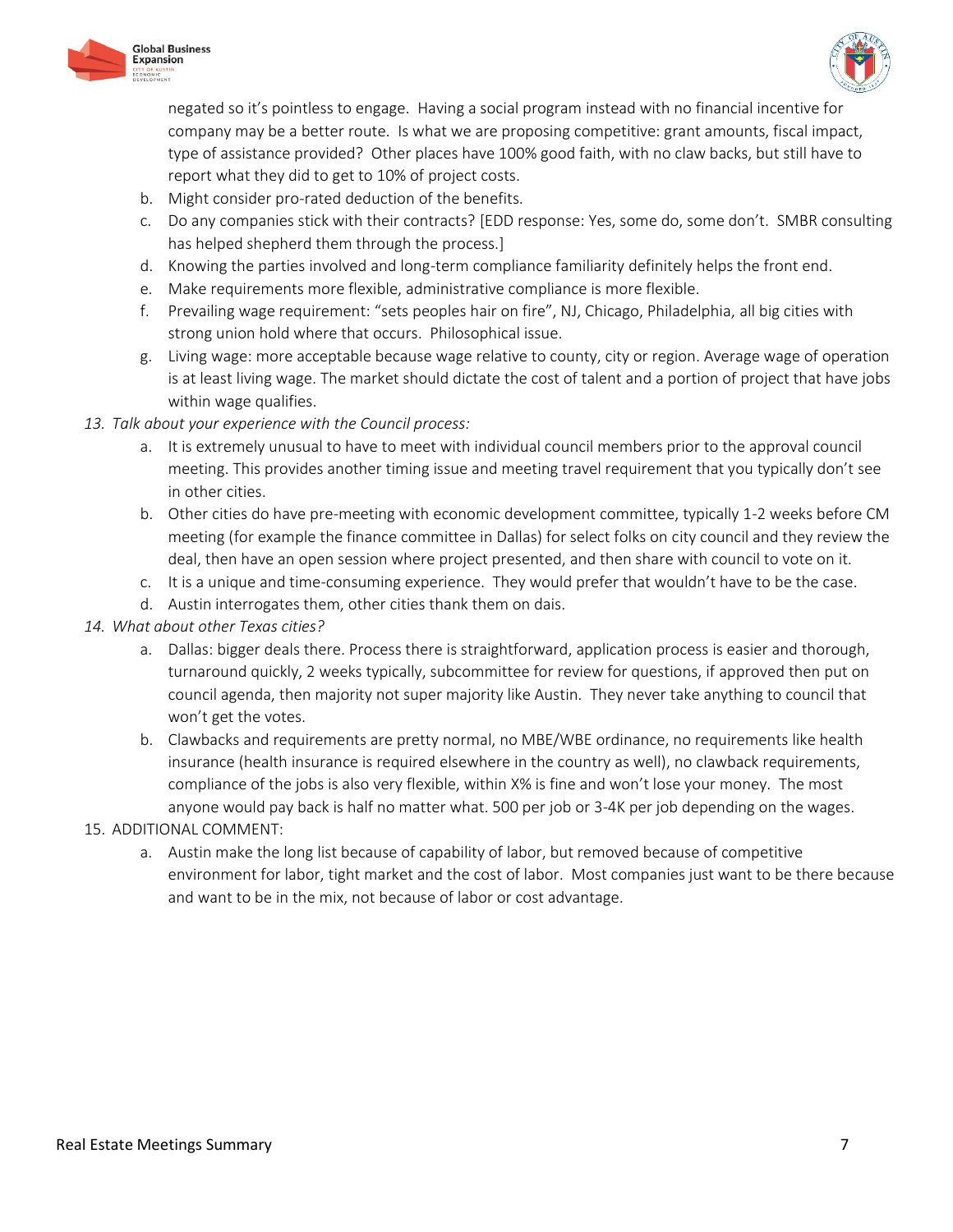



## Economic Development Policy Update: Community Engagement Report Conversation with Ross Wilson, PSW Real Estate, October 3, 2017 City of Austin Attendees: David Colligan & Julia Campbell, Economic Development Department

#### Executive Summary:

l

The conversation with PSW resulted in the following take-aways:

- If commercial affordability for creative sector is a priority, then consider half market-rate rents.
- Find developers willing to work with the community values in order to ensure successful community integration of their projects.
- Reduce hard costs and make developers finance less to create affordable rates for a period of time. City Council is going in a different direction than that right now though, as evidenced by the Rough Proportionality fee.

- 1600 S First Street: affordable units project.
- Need to use zoning and land use regulations, because we don't have Chapter 380 incentives to catalyze these types of projects.
- Economic growth outside of large corporations that are bringing employment, that's important but interesting to start that conversation outside that definition.
- Business plan for residential development that will stabilize the portfolio. Moving for detached and density diversity. Owning real estate long-term, one potential support avenue is property tax incentives over a period of time because their timeframe is on a longer horizon.
- Options for commercial space, condoing out and owning portion to pass on savings to the end user. We need to half the market rate if we want to get the creatives that have been operating in east Austin in those same places that right now typical retail gallery space is running \$2/sf, need to be in the \$1 range.
- Willing participants because they have a very passionate about community and being a positive force in community development, which they spend a lot of time thinking about for homes and condos that integrate and how to create a community within the development. How to integrate affordable space within the development and weave it in successfully.
- *How can that commercial space (rental multi-family asset), how analogous is commercial affordability with residential affordability?*
- Affordable housing is built into the pro forma from day 1 and looking at the overall revenue and cost to build for the entire project. A 501c3 long term ownership nonprofit entity that would form a tax portion of that entire project is taxable differently – "land bank".
- If you have a prop tax incentive, and you didn't have the 50% of market rate, this could be another way to close the gap, some of the developer will swallow that cost because of the net benefit to the community. Retail, commercial, attached living, detached living combination to maximize the development.
- *When you run the analysis do you look at all the different types of uses on the site?* Yes. But all are considered together on the bottom line. Subsidies help with gap created by rents at sub market rent. Or some other revenue stream that helps to offset that loss of revenue for sub market rent. Consider only the for-rent portion of the project.
- *What about servicing that gap with a grant or a loan? How would that affect your debt and equity?*
- Follow-up on finance side of the deal maybe invite the PSW finance representative to the CDFI Chapter 380 forum.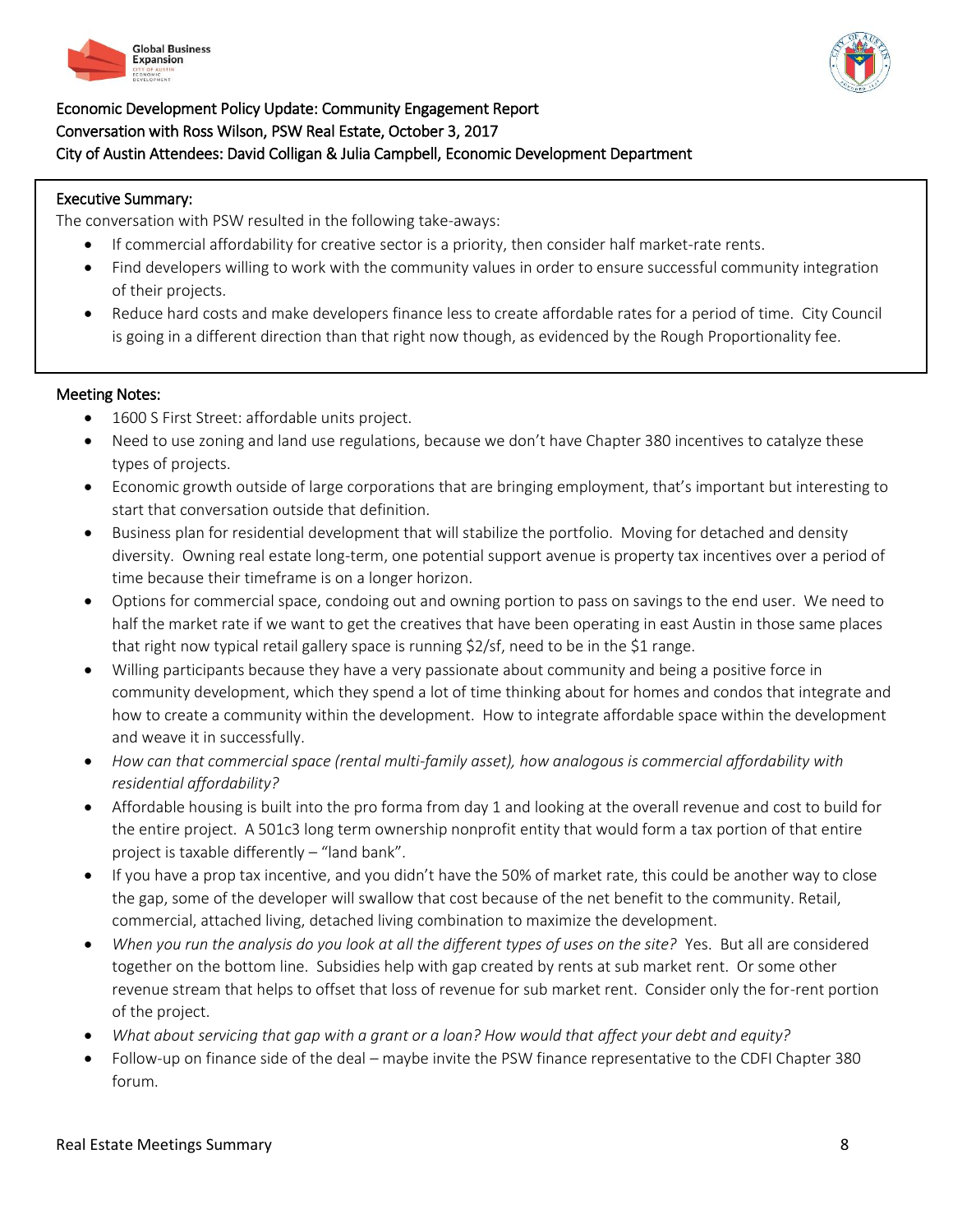



- *How do you define the types of projects you like doing?* Location based. Urban in-fill development focused. Multiple product types onto one site creates diversity of uses, neighborhood commercial, parking at different times of the day, that's the future of development.
- *Why arts and music?* Because we are in Austin and there is a need there, and of benefit to the community at large and the community in the project. It wouldn't be that focus in Dallas or San Antonio. East Austin is a viable option for this.
- *Artist housing, or workspace?* Both types for support.
- *When does the developer engage with a potential new real estate program?*
- Reduce hard costs and make developers finance less to create affordable rates for period of time. City Council is going in a different direction than that right now though, as evidenced by the Rough Proportionality fee.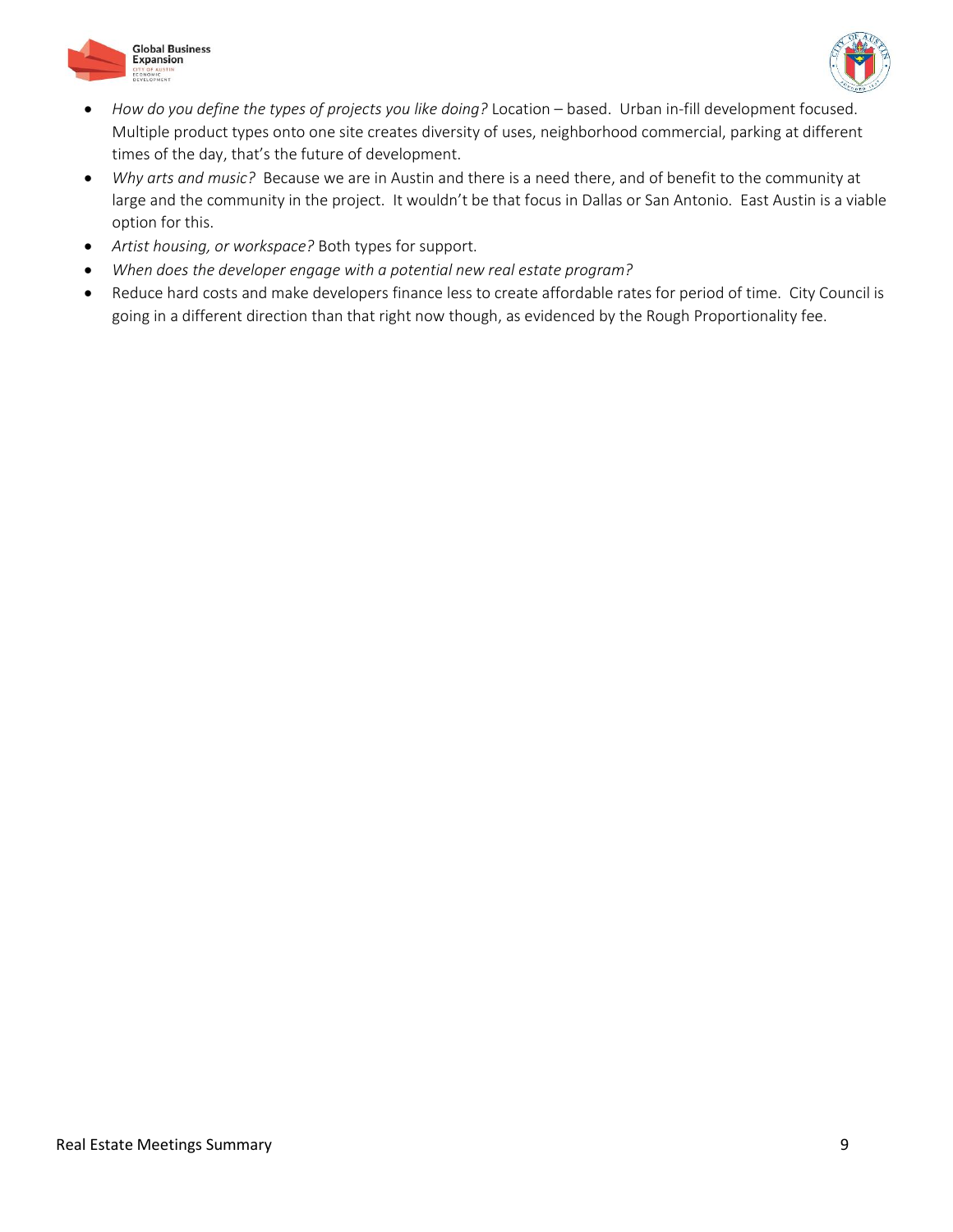



Economic Development Policy Update: Community Engagement Report Conversation with Real Estate Council of Austin (RECA), October 5, 2017 Organization Representatives: Dianne Bangle, President & Geoffrey Tahuahua, VP of Policy City of Austin Attendees: David Colligan & Julia Campbell, Economic Development Department

#### Executive Summary:

**.** 

The conversation with RECA resulted in the following take-aways:

- Permitting process and regulations are very cumbersome this is the number one hang up within the City of Austin.
- Inter-departmental disagreements and inconsistencies are also contributing factors to delays in project delivery.
- One suggestion is allowing sites that participate in 380 to allow for expedited permitting. (One community offered a 380 that was competitive, plus a team of permit people and support staff that would guarantee the process would take 10 days.)
- If Economic Development is the priority, all tasks go towards that goal. Be flexible on regulations based on the overall design and goal.
- In other communities site planning meetings just happen with department participation and sometimes trump other department requirements. Identify a Development Ombudsman, assistant city manager and force department heads to the table to trump these requirements for economic development priorities.

- Council members asking for retail development that is not currently included in the current Chapter 380 purview, so what tools do we have?
- Needed rooftops and the availability of land and potential for space in redevelopment, and viability of project from cost and timeline perspective.
- Permitting process and regulations are very cumbersome this is the number one hang up within the City of Austin. (East Austin pipes are always too small and the city requires a replacement which is a tremendous job and cost.)
- Also departments that disagree with one another such as water and fire and then you are tied up for months.
- Leander has similar regulations but their 30-60 days processing is predictable. City of Austin is currently 10-18 months.
- Redevelopment requires unique regulatory hurdles and doesn't remove any barrier for entry.
- One suggestion is allowing sites that participate in 380 to allow for expedited permitting. (One community offered a 380 that was competitive, plus a team of permit people and support staff that would guarantee the process would take 10 days.)
- Permitting fees are still flowing into the city but other departments are allowed to say no to permits.
- How do you hold the other departments accountable? A really good city manager. And good leadership and management at the top as well as a commitment from directors for the goals and priorities. If Economic Development is the priority, all tasks go towards that goal. Be flexible on regulations based on the overall design and goal.
- In other communities site planning meetings just happen with department participation. When do you trump other department requirements – you need someone who will be the trump card. Development Ombudsman, assistant city manager and force department heads to the table to trump these requirements for economic development priorities.
- Top down leadership that push for priorities and understands how to prioritize.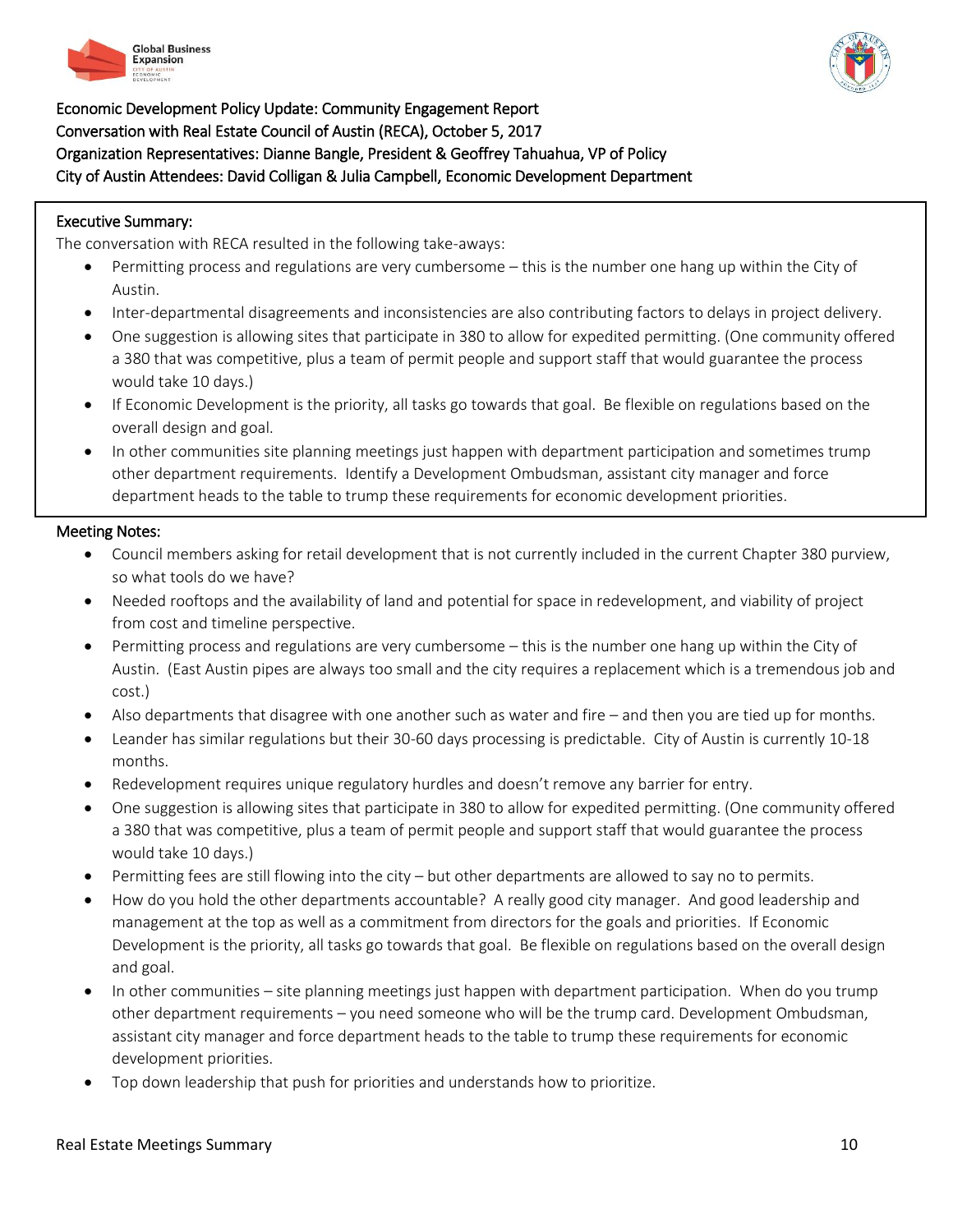



- Part of the issue is that watershed, environment, Austin energy all have separate requirements, no willing cooperation.
- Austin Independence Business Alliance permitting issues. Small Business requesting a patio are not getting done because of cost of city compliance.
- Business recruitment is polarizing. Community Benefits worker safety and protections (RE industry ensures fair and living wage)
- Executive meeting and board meeting in 2 weeks we can get feedback and examples from members.
- EDD needs cases of goodwill that already exists where government policy is hindering that goodwill. Such as Springdale General facing permitting issues.
- Real Estate tool may be like working to offset the fees, putting in place a high-ranking ombudsman (Round Rock model), and finding other ways to clear the path.
- Strong leadership is needed to push new priorities, push the right departments into the room.
- Many deals are hindered by this struggle.
- Trader Joes w/ Seaholm (permitting process)
- Allowing for incentives for mixed-use CodeNext many are mixed-use. Zoning allows for it while chapter 380 doesn't.
- Property tax protests requiring waiver of ability to protest property tax. It would depend on the total package, if the increase exceeded a certain percentage, maybe they could appeal a % of the increase.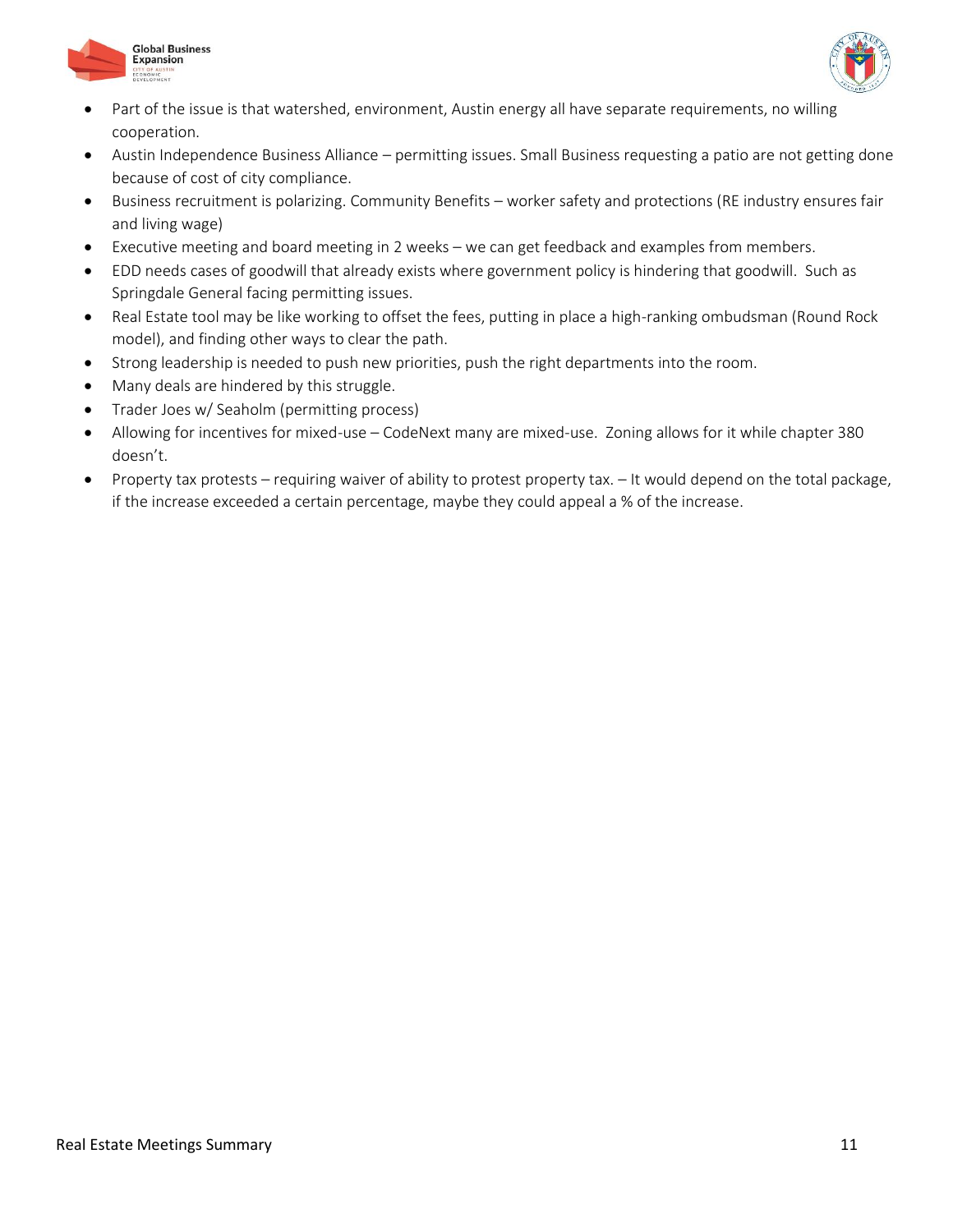



## Economic Development Policy Update: Community Engagement Report Conversation with Skout Real Estate, Roland Galang, Founder and President, October 18, 2017 City of Austin Attendees: David Colligan, Christine Maguire & Julia Campbell, Economic Development Department

#### Executive Summary:

<u>.</u>

The conversation with Skout Real Estate resulted in the following take-aways:

- Could be interest from developers in affordable creative space. Vision of developers and land owners on the East side is to include like-minded tenants (creative spaces, studio spaces, maker spaces) and curate that group. Struggle there is making the numbers work at market rate because hard and soft costs make whole pro forma go up.
- Consider offering reduced parking requirements, and other tradeoffs. Funding the difference they feel for offering sub-market rents for creative space or affordable commercial space, such as density bonuses, land development regulations. With Ch. 380 find a way to do property taxes by remitting them back as a later form of revenue.
- Private sector doesn't connect with the long timeline of things like "ThinkEast" daunting and confusing and maybe lack of knowledge and effort to get to their goal for the East side, too cumbersome to achieve.
- Dictating the place where this type of development occurs (nodal where everything within half-mile overlay, COA is willing to play a role in investment.)
- Look at clustering models historical hubs, medical, tech, arts hub. Geographic sub-market strategy for places that could be developed in themes. Synergy of the tenant mix.

- Skout work: Some development and investment, majority 80-90% is on brokerage sales and leasing side, urban core and east-side work.
- So much information out there don't know where to go as a land-owner.
- 14th and Chicon project PPP, COA kicked in \$1M equity affordable housing element of the sales of residential and commercial. 1st floor retail, and residential (portion is affordable.) *How do you come up with the % of residential affordable SF and the COA \$1M support?*
	- o 28 residential condos (16-18 are affordable) and the rest are market.
	- o Affordable spaces are in community land trust and remain affordable in perpetuity.
	- o Targeted area median income 80% = affordable
	- o Commercial space affordable? Having more affordable creative venues, or local businesses, do you think that's something that's palatable? Could be interest there, developers and land owners in the East side vision is to include like-minded tenants (creative spaces, studio spaces, maker spaces, and curate that group.) Struggle there is making the numbers work at market rate because hard and soft costs whole pro forma went up. That kind of project may be a good case study for city to be involved – is it too late to come in now? And if they did how many units would need to be affordable? And what's affordable? (50% below market is still \$18/sf in some areas.)
	- o \$15/sf is the average for affordable commercial.
	- o *What does a developer get?* Reduced parking constraints, trade off that help them in other areas. Funding the difference they feel for offering sub-market rents for creative space or affordable commercial space, such as density bonuses, land development regulations. With Ch. 380 find a way to do property taxes by remitting them back as a later form of revenue.
- Private sector doesn't connect with the long timeline of things like "ThinkEast" daunting and confusing and maybe lack of knowledge and effort to get to their goal for the East side, too cumbersome to achieve.